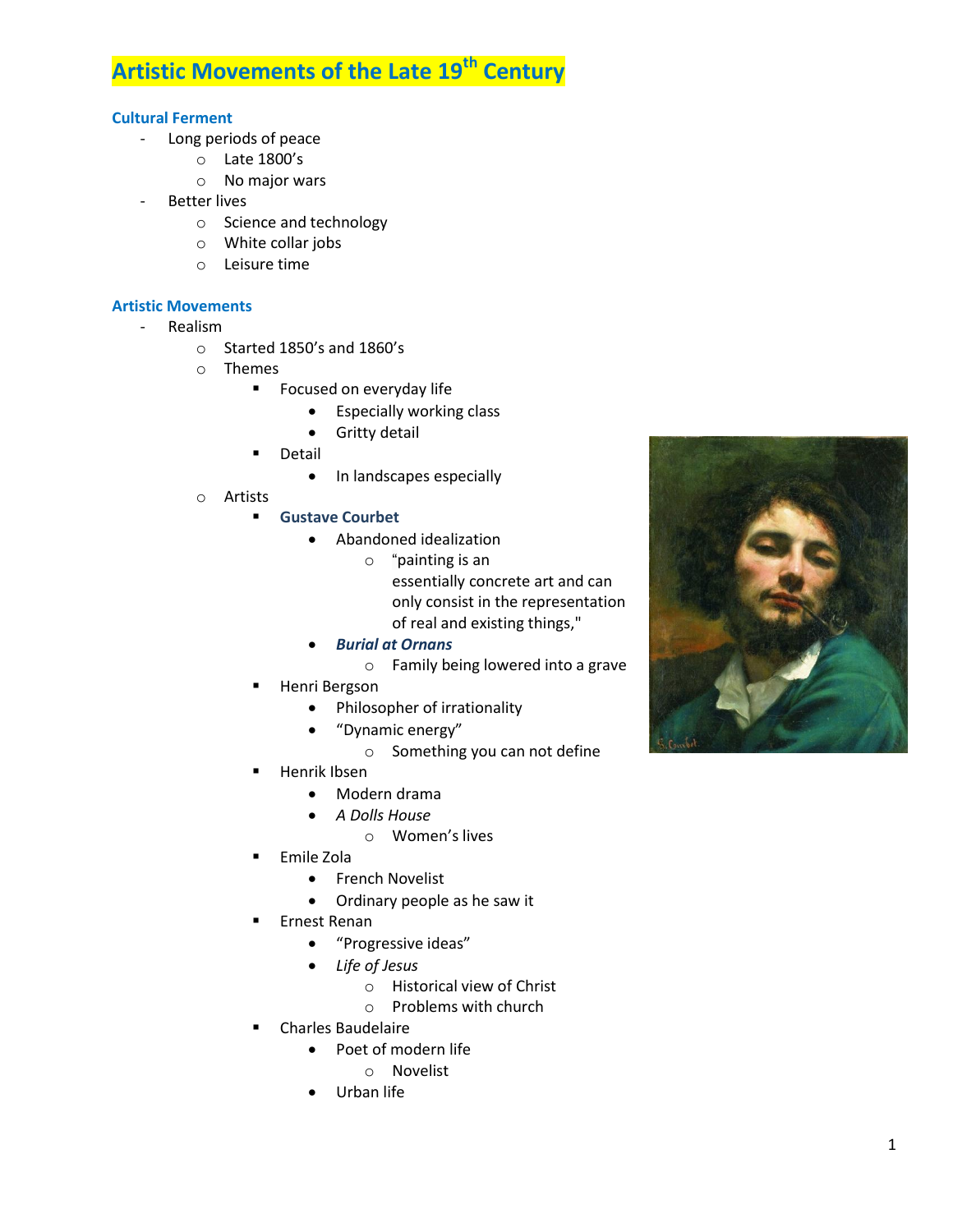- Rebelled against the bourgeois culture
	- o Banned, controversial, sexually suggestive
- Barbizon Painters
	- Village near Paris
	- Paintings of village life
		- o Peasants, harvests, etc.
	- Jean-Francois Millet
		- o *The Gleaners*

## - **Impressionism**

- o Rejected religious subjects and formal presentation
- o Initial impression
	- **Fast glance, quick glance, fuzzy**
- o Spontaneous
- o Lighter are brighter colors
- o **The Salon**
	- **Large national gallery**
	- **Made because early Impressionists denied from established galleries**
- o Artists
	- **Edouard Manet** 
		- Controversial
			- o Too realistic
				- Painted a prostitute
				- o Made it difficult to get work
					- Gained fame late in life
	- Edgar Degas
		- Unattractive things in life
			- o Preferred laundresses and ballet dancers
				- Over 1,500 pieces on dancers
			- Injured in Franco-Prussian War
	- **Claude Monet**
		- Worked with Renoir
		- Focused on Landscapes
			- o Liked painting world around him
				- Grew up in Normandy
				- **Paintings of family**
		- Leisure and industry
	- Camille Pissarro
		- Often worked with Cezanne
		- Dean of Impressionist painters
		- Natural and city scapes
	- Auguste Renoir
		- Many nudes and paintings of women
		- Rejected by the Salon
			- o Formed *The Impressionist* society
				- With Monet
		- Very spontaneous
			- o Painted whatever he felt like
	- Paul Cezanne
		- Inspired by nature and memory
			- o Landscapes and cityscapes



*Woman Combing her Hair Degas ca. 1885*